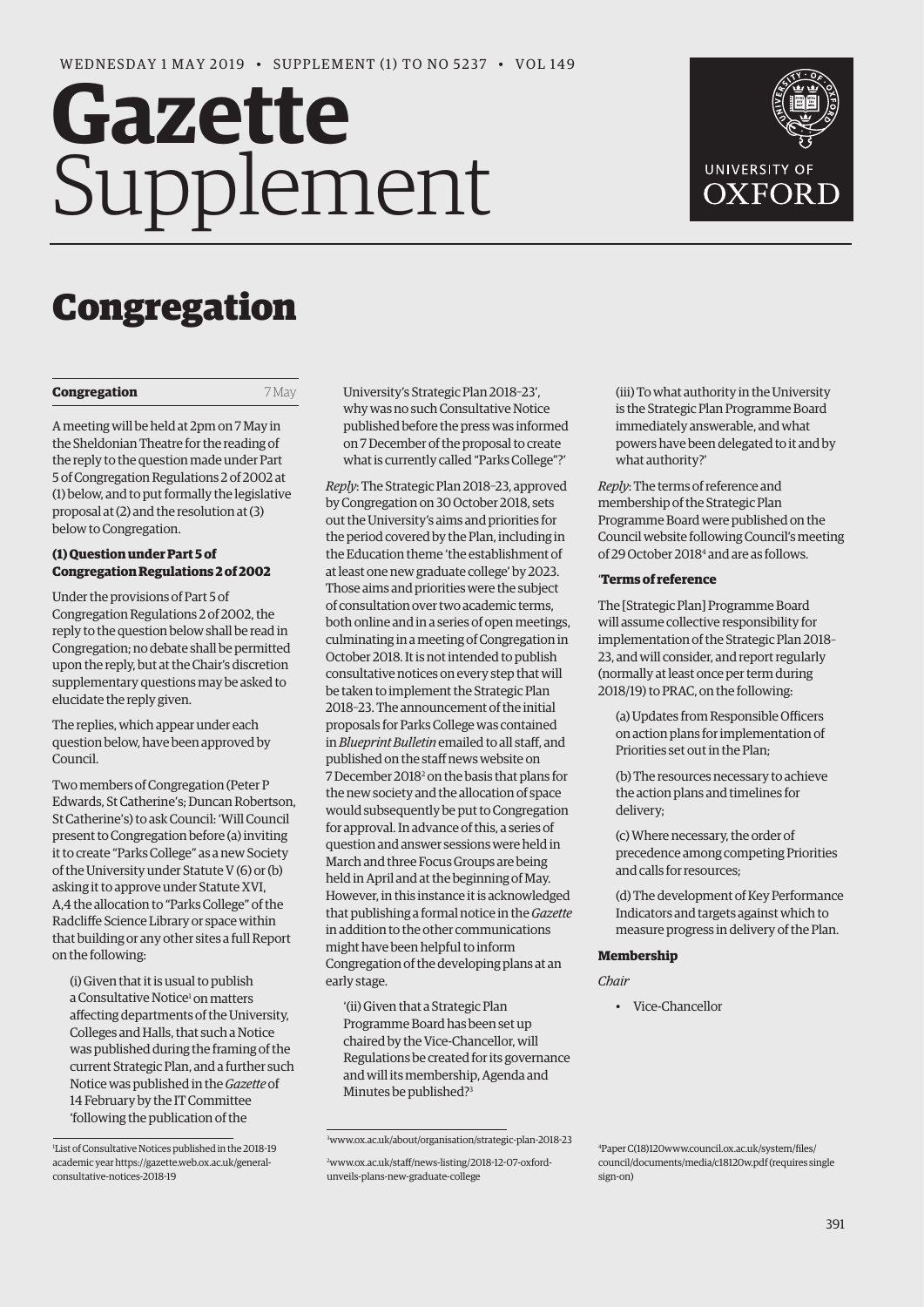*Pro-Vice-Chancellors*

- Pro-Vice-Chancellor (Planning and Resources)
- Pro-Vice-Chancellor (Education)
- Pro-Vice-Chancellor (Research)
- Pro-Vice-Chancellor (Innovation)
- Pro-Vice-Chancellor (Development and External Affairs)
- Pro-Vice-Chancellor (People and GLAM)

# *Heads of Division*

- Head of Humanities Division
- Head of MPLS Division
- Head of Medical Sciences Division
- Head of Social Sciences Division

*Head of House*

• Warden of New College

*Officers*

- Registrar
- Director of Finance
- Director of Planning and Council Secretariat'

It has subsequently been agreed that one of the Proctors or the Assessor, as may be agreed between them, shall also be a member.

As set out in the terms of reference above, the Strategic Plan Programme Board reports to the Planning and Resource Allocation Committee, which has, under Regulation 5.4 (1) of Part 5 of Council Regulations 15 of 2002, the responsibility of reporting annually to Council on the implementation of the Strategic Plan<sup>5</sup>. The Strategic Plan Programme Board is a temporary committee established by Council under section 24–26 of Statute VI and as such it is not set up by regulation. Its agendas and minutes will not be published but, subject to considerations of confidentiality, its reports to Council may from time to time be published on Council's website in accordance with Council's Standing Orders<sup>6</sup>, for example the report of the meetings of the Strategic Plan Programme Board held on 17 October and 29 November 2018 published on the Council website following Council's meeting on 4 February 20197 .

'(iv) Given that a Project Board has been set up for "Parks College", will its membership and remit be published, and also its Agenda and Minutes?

5 [www.admin.ox.ac.uk/statutes/regulations/520-122t.](http://www.admin.ox.ac.uk/statutes/regulations/520-122t.shtml) shtml

6 www.council.ox.ac.uk/sites/default/files/council/ [documents/media/2018-19\\_council\\_standing\\_orde](http://www.council.ox.ac.uk/sites/default/files/council/documents/media/2018-19_council_standing_orders.pdf)rs.pdf

7 Paper C(19)168www.council.ox.ac.uk/system/files/ [council/documents/media/c19168w.pdf](http://www.council.ox.ac.uk/system/files/council/documents/media/c19168w.pdf) (requires single sign-on)

(v) To what authority in the University is the Project Board immediately answerable, and what powers have been delegated to it and by what authority?'

*Reply*: A Programme Board has been set up for Parks College, which oversees the project and provides sign-off at key stages. Its membership has been published on the Parks College website, www.ox.ac.uk/ about/organisation/future-projects-parks[college/project-governance \(requires single](www.ox.ac.uk/about/organisation/future-projects-parks-college/project-governance)  sign-on), and is at the time of writing as follows.

- Professor Lionel Tarassenko, Head of the Department of Engineering Science (Chair)
- Professor Anne Trefethen, Pro-Vice-Chancellor (People & GLAM)
- Professor E J Milner-Gulland, Tasso Leventis Professor of Biodiversity
- Professor Matthew Freeman, Head of the Sir William Dunn School of Pathology
- Professor Jane Langdale, Professor of Plant Development (Department of Plant Sciences)
- Dr Paul Martin, Associate Head (Education), Social Sciences Division
- Representative for the Humanities Division – to be confirmed
- Richard Ovenden, Bodley's Librarian
- One of the Proctors or the Assessor, as may be agreed between them
- Catriona Cannon, Deputy Librarian, Bodleian Libraries
- Janet Stott, Deputy Director, Museum of Natural History
- Allison D'Ambrosia, VP Graduates, Oxford SU
- Liesl Elder, Chief Development Officer, Development Office
- Chris Carrington, Director of Capital Projects, Estates Services
- Dr Joanna Rhodes, Head of Finance and Administration, Department of Engineering Science
- Dr Stuart Wilkinson, Head of the Knowledge Exchange and Impact Team, Research Services
- Dr Nigel Berry, Senior Assistant Registrar (Governance), Planning and Council Secretariat
- Robert Bough, Solicitor, Legal Services Office
- Susannah Wintersgill, Director of Communications and Marketing (GLAM) (to 10 April 2019)
- Alison Stibbe (from 10 April 2019)
- Jeremy Sims, MPLS Division Financial Controller

The composition of the Programme Board was reported to Council at its meeting on 4 February 2019 and published on the Council website following that meeting<sup>8</sup>. In common with all projects included within the Strategic Capital Programme, the Programme Board reports up to Council through Strategic Capital Steering Group and Finance Committee for financial approval, and through Buildings and Estates Sub-committee and Planning and Resource Allocation Committee for delivery oversight. In common with other capital programme boards, its agendas and minutes are not published. The Programme Board is also advised by the Executive Steering/Advisory Group consisting of the Vice-Chancellor, Pro-Vice-Chancellors with portfolio and the Registrar.

'(vi) The costings to the University of the proposed major rebuilding and 'reconfiguration' work on the Radcliffe Science Library, Abbot's Kitchen and space currently occupied by Inorganic Chemistry or alternative spaces being considered for allocation to "Parks College"?'

*Reply*: This is set out in Section 5 of the explanatory note to the Legislative Proposal published as item (2) below:

'The proposed financial envelope for the Parks College project incorporates two other projects planned previously. These are:

- a £15.8m project to redevelop the RSL, the notional envelope for which comprised £10.8m from University funds and £5m secured from philanthropy; and
- the purchase and refurbishment of Farndon Court, for which funding of £10.3m had previously been approved.

The additional elements are:

- the extension of the RSL redevelopment to encompass the Abbot's Kitchen, Inorganic Chemistry Laboratory (ICL) and connecting space, with an associated increase in project costs for the central site from £15.8m to £24m fully funded by the University; and
- £3m to cover the operational deficit of Parks College until 2024/25 when it is expected to break even.

<sup>8</sup> Paper C(19)163 www.council.ox.ac.uk/system/files/ [council/documents/media/c19163w.pdf](http://www.council.ox.ac.uk/system/files/council/documents/media/c19163w.pdf) (requires single sign-on)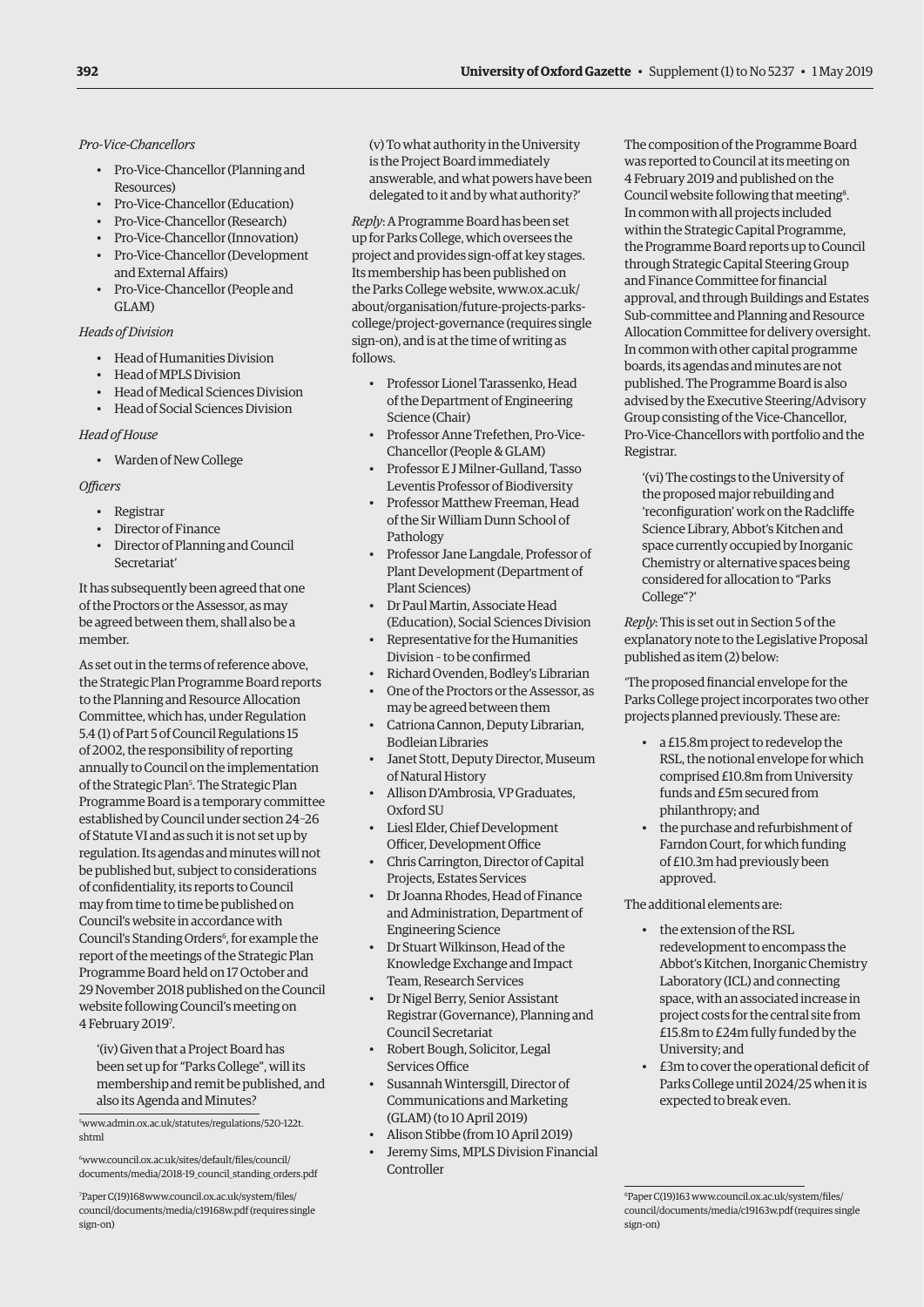Council, on the recommendation of Finance Committee, has further agreed that the overall envelope should be increased from the £37.3m set out above to £40m. The additional £2.7m would be held as a contingency under the control of Finance Committee. This is in recognition of the risks highlighted with regard to the £24m project estimate, the need to secure endowment and donations and the possibility of the operational budget needing to absorb unknown or unexpected costs.

The redevelopment of accommodation in Wellington Square is a separate project.'

'(vii) The calculated cost to the University of the first and second years of running "Parks College''.'

*Reply*: The £3m referred to in the answer to (vi) above includes a sum of £1.057m for the years 2019/20 and 2020/21.

'(viii) The location and scale of additional graduate student accommodation needed for the students of the new Society.'

*Reply*: The space allocation at item (3) below provides for the allocation of 157 units of graduate accommodation to Parks College in Farndon Court and the redeveloped Wellington Square. Further consideration will be given to the accommodation needs of Parks College as its student numbers increase.

'(ix) Any proposed revisions of Statute XII and dependent Regulations to clarify the rights of academic and academicrelated staff in the Society, under the procedures affecting their employment.'

*Reply*: Official Fellows of the society will be elected from among those already holding University contracts of employment and will not be employed by the society. Those employed by the society ie the President and college officers, will be employees of the University, on Chancellor, Masters and Scholars contracts, with all the rights of other employees of the University and subject to the same statutes, regulations, policies and procedures. No revisions to Statute XII or dependent regulations are deemed necessary. Regulation 10 of the proposed Regulations for Parks College allows for the appointment of an alternate when required for the proper operation of the statutes, regulations, policies and procedures, as follows:

'10. Parks College shall be subject to all the statutes, regulations, policies and procedures of the University as they may be from time to time, unless those statutes, regulations, policies or procedures specifically state otherwise. Any powers or duties afforded to a Head of department by statute, regulation, policy or procedure shall fall to the President or their nominee. Where a statute, regulation, policy or procedure specifies an action or role to be carried out by a particular officer that does not exist in or for Parks College, the Registrar shall appoint an alternate on behalf of Council.'

# **(2) Voting on Legislative Proposal: Statute V: Colleges, Societies, and Permanent Private Halls**

### *Explanatory Note*

The case for a new graduate society/college was made in the University's 5-year Strategic Plan (2018–23), reflecting the ambition to increase postgraduate taught (PGT) student intake by up to 450 a year and postgraduate research (PGR) student intake by up to 400 a year, while maintaining quality (Education Priority 5). Such an ambition cannot be realised without the creation of at least one new graduate society/college. The creation of a new society would enable growth in the number of postgraduate students, without upsetting the balance between undergraduate and postgraduate student numbers in mixed colleges or imposing unrealistic targets for growth in the existing graduate colleges. It is now proposed to establish a new society, initially to be known as Parks College ('the society'), co-located with the Radcliffe Science Library in Parks Road.

#### *1. Academic vision for Parks College*

Much of 21st-century research is interdisciplinary, and some of the most exciting research takes place at the boundary between two or more disciplines. In most cases, this occurs as a result of experts from each discipline coming together and working collaboratively on topics of joint interest.

Parks College will have a special focus on cross-disciplinary interaction, with a series of regular events designed to promote the ethos and practice of interdisciplinary exchange. The intention is to build a collaborative research and social community whose members embrace the opportunity to interact with fellow students and researchers beyond the boundaries of their own disciplines.

Parks College will provide an environment for interactions between researchers from the four academic divisions. The initial themes for the society's interdisciplinary research clusters will be Artificial Intelligence and Machine Learning;

Environmental Change; and Cellular Life. All these themes provide exciting opportunities for participation by researchers from all four divisions. Other themes will be introduced as the Parks College Fellowship grows. Once there is a full complement of graduate students, it is anticipated that the society will have six to eight interdisciplinary clusters. The society will appoint as Official Fellows champions for each of its clusters.

The vision for Parks College draws on the oldest Oxford tradition of a place where teachers and their students share together in college life. The teachers (Official Fellows) will be Research Professors (RSIVs) or Associate Professors/Senior Research Fellows (grades 9 and 10), who do not currently have a college fellowship. Early-career postdoctoral researchers will be Research Fellows of the society, and Associate Fellows will bring fresh perspectives from other parts of the University and outside. The students will be postgraduate research students working on the major themes addressed by the society, for whom interaction with other researchers in the society will be mutually beneficial. Over time there will also be a significant number of postgraduate taught students, whose courses address topics directly or indirectly related to the society's major themes.

# *2. Research clusters*

The initial research themes of Parks College – Artificial Intelligence and Machine Learning; Environmental Change; and Cellular Life – have natural synergies, enabling cross-cutting insights and research collaborations to emerge. Oxford is one of the world's leading centres for Artificial Intelligence and Machine Learning research, addressing problems of global significance. The society will also bring together researchers working on many aspects of the drivers and impacts of, and responses to, global environmental change. Recent initiatives in South Parks Road to integrate physical and life sciences make Oxford a world leader in interdisciplinary approaches to understanding the fundamental cellular mechanisms of life.

The University already has many existing interdisciplinary programmes and lecture series, together with research centres such as TORCH and the Oxford Martin School. The society will find synergies with such existing activities, not compete with them, and will look for opportunities to add value to Oxford's rich portfolio of interdisciplinary activities.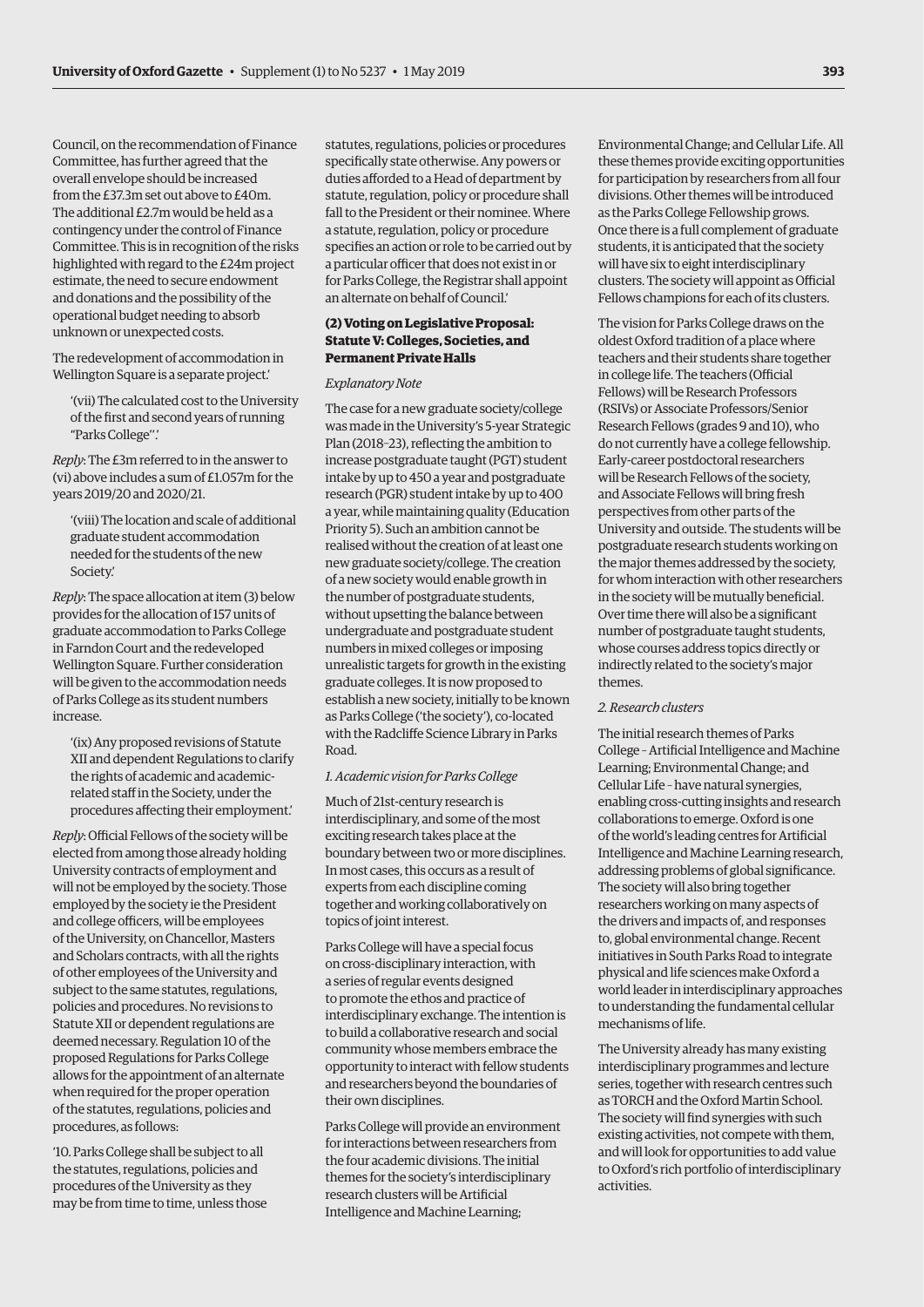#### *3. Composition of Parks College*

Subject to the approval by Congregation of the establishment of the society, Council has appointed Professor Lionel Tarassenko as the first head of house (President) of Parks College.

The Official Fellows of the society will be Research Professors (RSIVs) or Associate Professors/Senior Research Fellows (grades 9 and 10), who do not currently have a college fellowship. They will be expected to organise at least one interdisciplinary seminar series or reading group each term. It is envisaged that there will be up to 40 Official Fellows in the steady state. Postdocs and University Research Fellows with relevant research interests will be appointed as Research Fellows of the society. Associate Fellows who hold relevant internal or external non-academic appointments will also be appointed, helping enrich the intellectual life of the society. There will be a professional Bursar and a professional Senior Tutor who will be members of Governing Body.

The student body will initially comprise PGR students working on the major themes addressed by the society, for whom interaction with other researchers in the society will be mutually beneficial. From Year 2, the society will admit both PGR and PGT students, whose courses address topics which are directly or indirectly related to the society's interdisciplinary themes. The intention is for the society to have 500 students when in steady state.

It is not proposed to take Parks College Fellows and graduate students away from their research laboratories or departments. The aim instead is for the society to function as a hub for interdisciplinary exchanges, mainly at lunchtime and in the late afternoon/early evening.

#### *4. Space for Parks College*

If Congregation approves this legislative proposal, the associated resolution on Congregation's agenda proposes the allocation of the following spaces to Parks College.

For the main site: the Worthington and Jackson buildings, housing the Radcliffe Science Library (RSL) and the museums store (subject to the negotiation of a space-sharing agreement between Parks College and Gardens, Libraries and Museums (GLAM)), and the Abbot's Kitchen, western wing of the Inorganic Chemistry Teaching Labs and connecting space (subject to Estates Services working in

consultation with the Department of Chemistry to identify alternative space to accommodate the Centre for Doctoral Training (CDT) programmes and other relevant occupants of the space as soon as possible with the agreement that, if needed, the CDT programmes can occupy space in the Inorganic Chemistry Laboratory until April 2021).

For student accommodation: in Farndon Court and Wellington Square, a total of 157 units of graduate accommodation.

#### *The main site*

Siting the society in the historic Worthington and Jackson buildings of the RSL in the heart of the University Science Area means that scholars and students can benefit from an academically appropriate and convenient hub close to their departments and research labs, where they can come together to engage in study, discussions, seminars, workshops, reading groups and social activities.

These buildings will continue to house the Radcliffe Science Library. Plans had already been put forward by GLAM to refurbish and revitalise the RSL building in order to improve the library facilities, provide muchneeded space for the preservation of the museum collections and support research and teaching with them, and facilitate public engagement with research. Integrating the RSL redevelopment plans with the proposals for Parks College will ensure that all these objectives can be met, and bring mutual benefit.

Library readers will enjoy facilities that better meet the needs of 21st-century science in a refurbished building; Parks College members will benefit from an on-site library run by specialist subject librarians and a museum collections centre offering access to some of the world's most significant collections; and Bodleian and museum staff will be able to establish closer working partnerships with researchers and graduate students on areas such as open science, public engagement with research, open access and research data management.

Parks College will outsource its library provision to the Bodleian. The redeveloped science library, which will be run by Bodleian staff and remain open to all University members and other registered Bodleian readers on the same basis as all Bodleian Libraries services, will provide dedicated spaces for informal and formal study, and a wide range of services and resources. The role of a science library until well into the latter part of the 20th century was to provide access to print

books and journals. Now the changing needs of students and researchers in the sciences means that a 21st-century library requires a greater range of services, including high-bandwidth Wi-Fi, electronic access to journals and research monographs, technology-assisted seminar and conference rooms, and quiet study space. These services and their associated spaces will be integrated with the plans for Parks College. The aim is to improve the usability, comfort, quality and layout of the library, creating an accessible and modern space, which exploits new technology and facilitates the use of digital resources and access to science specialist library staff.

The museum collections centre will be integrated within the plans to facilitate collections-based teaching, research and engagement and to provide for the storage of the University collections. The proposals to create a high-quality museum object store for the University's collections in Levels 1 and 2 of the RSL will go ahead as originally planned.

Within Parks College there will be fresh spaces for communal dining, collaboration, exhibitions and public events. The western wing of the Inorganic Chemistry Laboratory has been identified as a potential space for the dining hall. This would act as the social hub of the society, providing a collegial space in which students, postdocs and academic staff can engage in discussion and attend guest lectures. During the day, it is envisaged that an area within the dining hall will be configured as a café venue for Parks College members and their guests to hold informal discussions and meetings. The GLAM staff working on the RSL site will be able to use the café facilities on the same basis as the members of Parks College.

The principle of re-configurability will be applied to as much of the space as possible so that both the society and the science library may make optimal use of the building throughout the academic year.

To ensure that these mutual benefits are realised, a space-sharing agreement between Parks College and GLAM is to be negotiated, and the allocation of the Worthington and Jackson buildings is conditional upon agreement being reached. Since this agreement will be between two parts of the University (as opposed to two distinct legal entities) it will not bind at law, but the University will ensure that the effect of the agreement is in practical terms binding on Parks College and GLAM.

Completion of the redevelopment of the RSL building, including the new science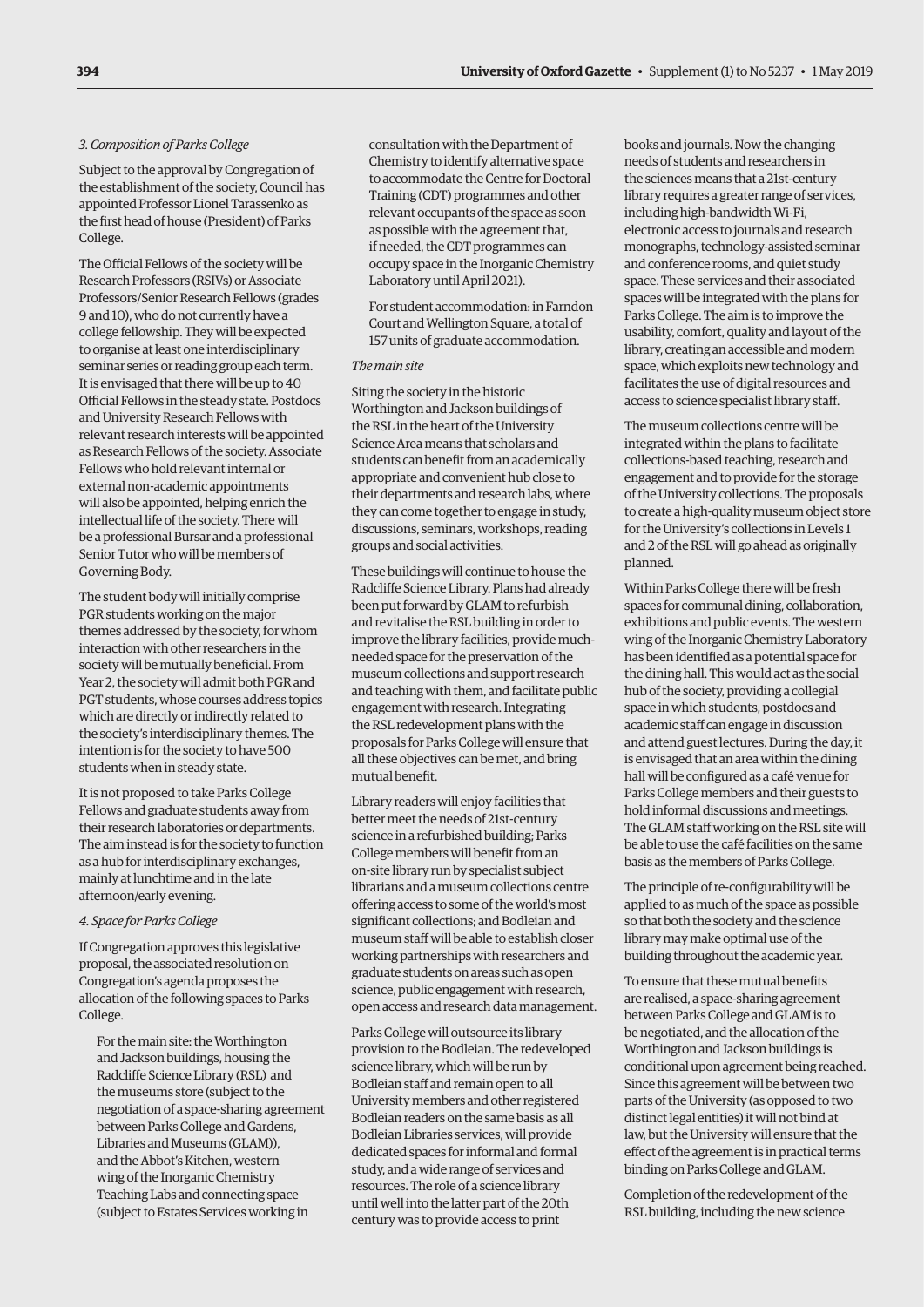library and museum collections centre, is provisionally scheduled for June 2021. The redevelopment of the western wing of the Inorganic Chemistry Laboratory, Abbot's Kitchen and connecting spaces will follow, with completion provisionally scheduled for June 2022. As the proposed dining hall is not scheduled for completion until just before the start of the 2022–3 academic year, the first two cohorts of students will have access to lunch and dining facilities at Linacre College. Parks College's admissions website will be clear about the expected provision in the first couple of years, and the fellowship will provide a full programme of events for these students. Being research students on four-year programmes, the first year's intake will experience steady-state levels of provision at Parks College in their final two years.

#### *Student accommodation*

Parks College will aim to provide accommodation for as many of its graduate students as possible, albeit not on the RSL site owing to a lack of space. The associated space resolution proposes an initial allocation of 157 units of accommodation to Parks College across two sites: Farndon Court, which is newly acquired by the University, and Wellington Square, which currently provides graduate accommodation. Farndon Court is scheduled to be ready for use by September 2020 and Wellington Square by September 2022.

#### *5. Financial commitments*

The proposed financial envelope for the Parks College project incorporates two other projects planned previously. These are:

- a £15.8m project to redevelop the RSL, the notional envelope for which comprised £10.8m from University funds and £5m secured from philanthropy; and
- the purchase and refurbishment of Farndon Court, for which funding of £10.3m had previously been approved.

The additional elements are:

- the extension of the RSL redevelopment to encompass the Abbot's Kitchen, Inorganic Chemistry Laboratory (ICL) and connecting space, with an associated increase in project costs for the central site from £15.8m to £24m fully funded by the University; and
- £3m to cover the operational deficit of Parks College until 2024/25 when it is expected to break even.

Council, on the recommendation of Finance Committee, has further agreed that the overall envelope should be increased

from the £37.3m set out above to £40m. The additional £2.7m would be held as a contingency under the control of Finance Committee. This is in recognition of the risks highlighted with regard to the £24m project estimate, the need to secure endowment and donations and the possibility of the operational budget needing to absorb unknown or unexpected costs.

The redevelopment of accommodation in Wellington Square is a separate project.

#### *6. Consideration of the proposal*

The proposal has been considered by the following committees of Council: Curators of the University Libraries, Education Committee, Personnel Committee and Finance Committee (advised by Buildings and Estates Sub-Committee and Strategic Capital Steering Group). It has also been considered by Conference of Colleges and Conference's Estates Bursars Committee, Graduate Committee and Domestic Bursars Committee. Council has received and considered the comments and reports from these bodies.

There have been two 75-minute Q&A sessions about Parks College for graduate students on 5 and 13 March and one 75-minute Q&A session for staff on 19 March. A further Q&A session for staff will take place on 25 March. In addition, there is [now a Parks College website \(www.ox.ac.uk/](www.ox.ac.uk/about/organisation/future-projects-parks-college) about/organisation/future-projects-parkscollege) on which further information is available.

Council fully supports the proposal. It does, however, wish to assure itself that the student experience in the first year will be satisfactory before the central site of the society is ready. Council has therefore agreed to receive, at its meeting on 15 July 2019, a report from the Parks College programme board as to whether or not the society will be able to provide a satisfactory student experience in the academic year 2020/21. If the programme board at that time decides that the student experience in the 2020/21 academic year would not be satisfactory, the admission of the first students will be postponed to the academic year 2021/22.

#### *7. Legislation*

The legislative proposal adds Parks College to the list of societies in Statute V.

The regulations to be made by Council if the revised Statute is approved by Congregation provide for the composition and governance of the new society. These are based on the regulations for the existing societies with two principal

differences. One is to provide for the specific requirements of Parks College, which is not offering employment to Official Fellows, rather an association to those otherwise employed by the University, for example in RSIV posts and grades 9–10. Another is to address some anomalies in the position of societies in terms of University governance, by establishing the role of the President and Governing Body of Parks College in administering the society's affairs, while also confirming the position of Parks College within the University's framework of statutes, regulations, policies and procedures. The regulations have been drafted to be LGBT+ aware.

Two further sets of legislation will be dealt with in the future. The regulations providing for the elections cycle for the Proctors and Assessor will be changed following consultation with the Conference of Colleges. Council will also approve the bylaws for Parks College, after they have been drafted by the governing body.

*WHEREAS it is expedient to establish a new society, initially to be known as Parks College,*  THE UNIVERSITY ENACTS AS FOLLOWS.

In Statute V, concerning Colleges, Societies, and Permanent Private Halls, section 5, insert the following (new text underlined):

'5. The following are societies of the University:

Kellogg College Parks College St Cross College'

*Regulations to be made by Council if the Statute is approved*

**1** Insert new Council Regulations as follows:

#### '*Regulations for Parks College*

1. Parks College shall be a society through which persons who are graduates of other universities (or in the opinion of the governing body possess comparable qualifications) and who are not members of any college, society, Permanent Private Hall or other institution designated by Council by regulation as being permitted to present candidates for matriculation may be admitted as members of the University.

2. The governing body may admit to membership of Parks College:

(1) students desiring to work for research degrees;

(2) other graduate students desiring to pursue academic work in Oxford;

(3) other persons at the discretion of the governing body.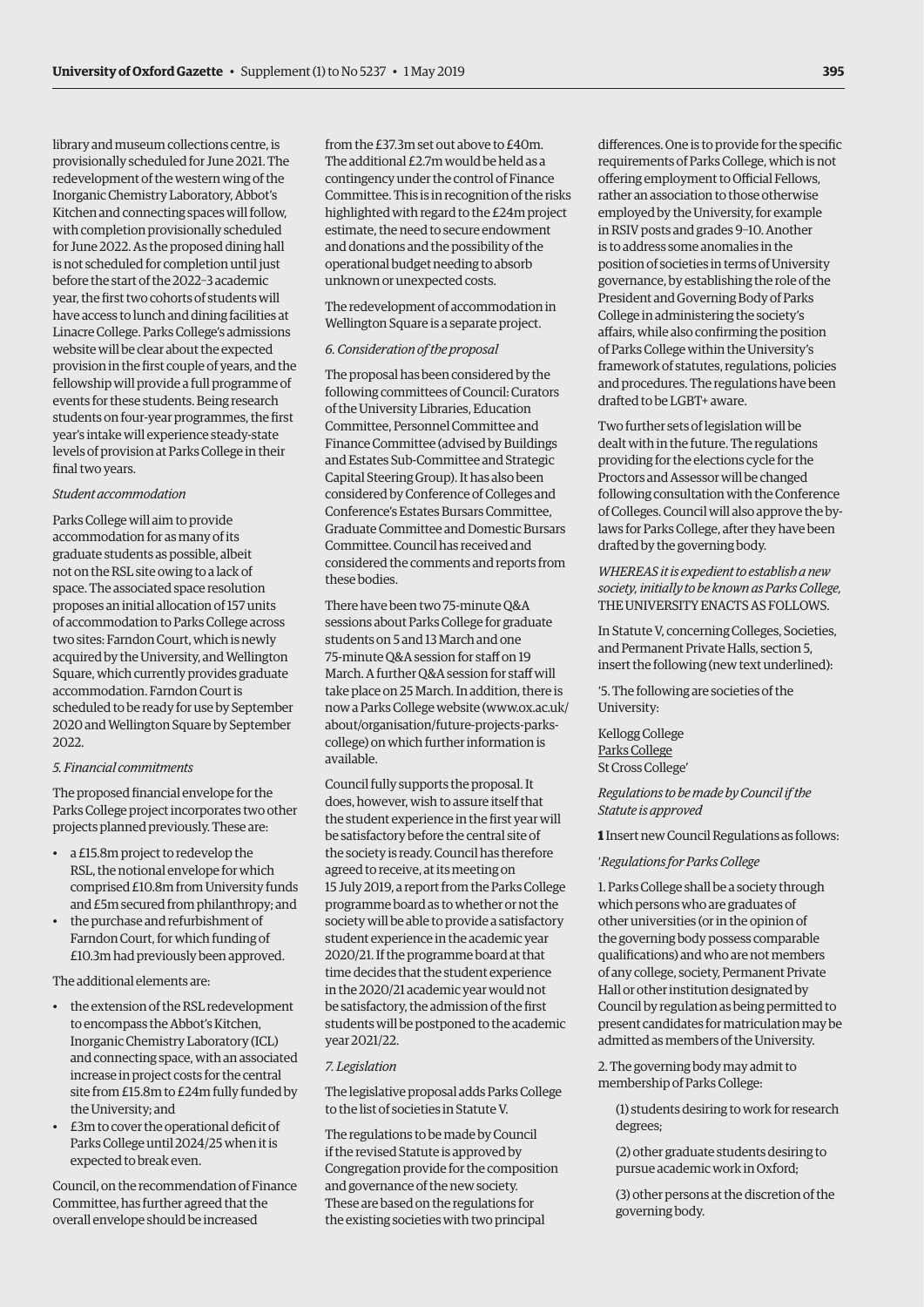3. The governing body shall consist of the President, who shall be its chair, and Official Fellows and such other fellows as shall be made members of the governing body in accordance with by-laws determined by the governing body and approved by Council under regulation 4 (1) below.

4. (1) The governing body may from time to time make by-laws which shall be consistent with the statutes, regulations, policies and procedures of the University and which, when approved by Council, shall be binding on all Fellows of Parks College.

(2) The governing body shall also have full powers (subject to the provisions of these regulations) to do all that may be necessary to administer Parks College as a graduate society, subject to the following conditions:

(a) it shall submit a report annually to Council;

(b) it shall submit estimates to Council in Hilary Term in respect of the ensuing financial year, and shall satisfy Council that no charge will fall on university funds except such as may be provided by Council; and

(c) the academic policy of Parks College shall be consistent with the University's strategies and plans as approved from time to time by Council. In cases in which Council thinks it appropriate, Council may direct the governing body on certain courses of action consistent with those strategies and plans.

5. (1) The President of Parks College shall be appointed by Council, after Council has considered any recommendations which the governing body may submit, on such terms and conditions as Council shall determine.

(2) The President shall be accountable to Council.

(3) The President may hold their office in conjunction with a professorship, readership, university lecturership or other university teaching or research post if Council, after consultation with the relevant divisional board and any other bodies concerned, shall so decide.

6. The officers of Parks College shall be appointed by the governing body.

7. The governing body may elect to Official Fellowships at the society, on terms and conditions determined by the governing body and approved by Council, suitably

qualified persons who are employed by the University.

8. The governing body may elect suitably qualified persons to other categories of fellowships approved by Council, on terms and conditions determined by the governing body and approved by Council.

9. Official Fellows will be appointed for a period of five years in the first instance, with re-appointment for successive five-year terms, subject to satisfactory performance of their society duties.

10. Parks College shall be subject to all the statutes, regulations, policies and procedures of the University as they may be from time to time, unless those statutes, regulations, policies or procedures specifically state otherwise. Any powers or duties afforded to a Head of department by statute, regulation, policy or procedure shall fall to the President or their nominee. Where a statute, regulation, policy or procedure specifies an action or role to be carried out by a particular officer that does not exist in or for Parks College, the Registrar shall appoint an alternate on behalf of Council.'

# **Notice of Opposition**

The following members of Congregation have given notice that they intend to vote against the legislative proposal:

P P Edwards, St Catherine's A Schekochihin, Merton F A Armstrong, St John's.

#### **(3) Voting on a Resolution allocating space for Parks College**

#### *Explanatory Note*

Further information is provided in the explanatory note under agenda item (2) above; see especially section 4.

#### *Text of Resolution*

(1) That the Worthington and Jackson buildings (Levels 1–8, approximately 5,633 sqm net usable area) be allocated to Parks College, subject to the negotiation of a space-sharing agreement between Parks College and the Gardens, Libraries and Museums (GLAM);

(2) that the Abbot's Kitchen, the western wing of the Inorganic Chemistry Lab and connecting space (together approximately 740 sqm net usable area) be allocated to Parks College, subject to Estates Services working in consultation with the Department of Chemistry to identify alternative space to accommodate the CDT programmes and other relevant occupants of the space as soon as possible

(with the agreement that, if needed, the CDT programmes can occupy space in the Inorganic Chemistry Laboratory until April 2021);

(3) that Farndon Court (97 accommodation units) be allocated to Parks College; and

(4) that 60 accommodation units in the redeveloped Wellington Square be allocated to Parks College.

# **Notice of Opposition**

The following members of Congregation have given notice that they intend to oppose the resolution:

P P Edwards, St Catherine's A Schekochihin, Merton F A Armstrong, St John's.

#### **Notice of Amendment**

Under regulation 3.18 of Congregation Regulations 2 of 2002, the Vice-Chancellor, in consultation with the Proctors, has determined the following to be a true amendment.

#### *Explanatory Note*

Allocation of space to Parks College is made conditional in the proposed Resolution on further agreements, as yet to be concluded, between the new university society and other university departments in subsections 1 and 2; in the case of subsection 4 the proposal is conditional on the new accommodation units in Wellington Square being built. Furthermore, Congregation and colleges have not been provided with any detail on plans (if any) to compensate for the loss of graduate accommodation units available to other colleges and departments of the University for the expansion envisioned in the Strategic Plan.

There is at the moment an uncertainty as to the date at which either the Radcliffe Science Library or the Department of Chemistry will need to vacate the premises allocated to Parks College. There is further uncertainty about sufficiency of planned graduate accommodation (157 units) in the longer term, given that 'the intention is for the society to have 500 students when in steady state' (*University Gazette*, 21 March 2019, p. 345).

The Resolution currently does not indicate any start date for the new allocation. We propose to make it conditional on approval by Congregation following further reports to Council from the Project Board for Parks College.